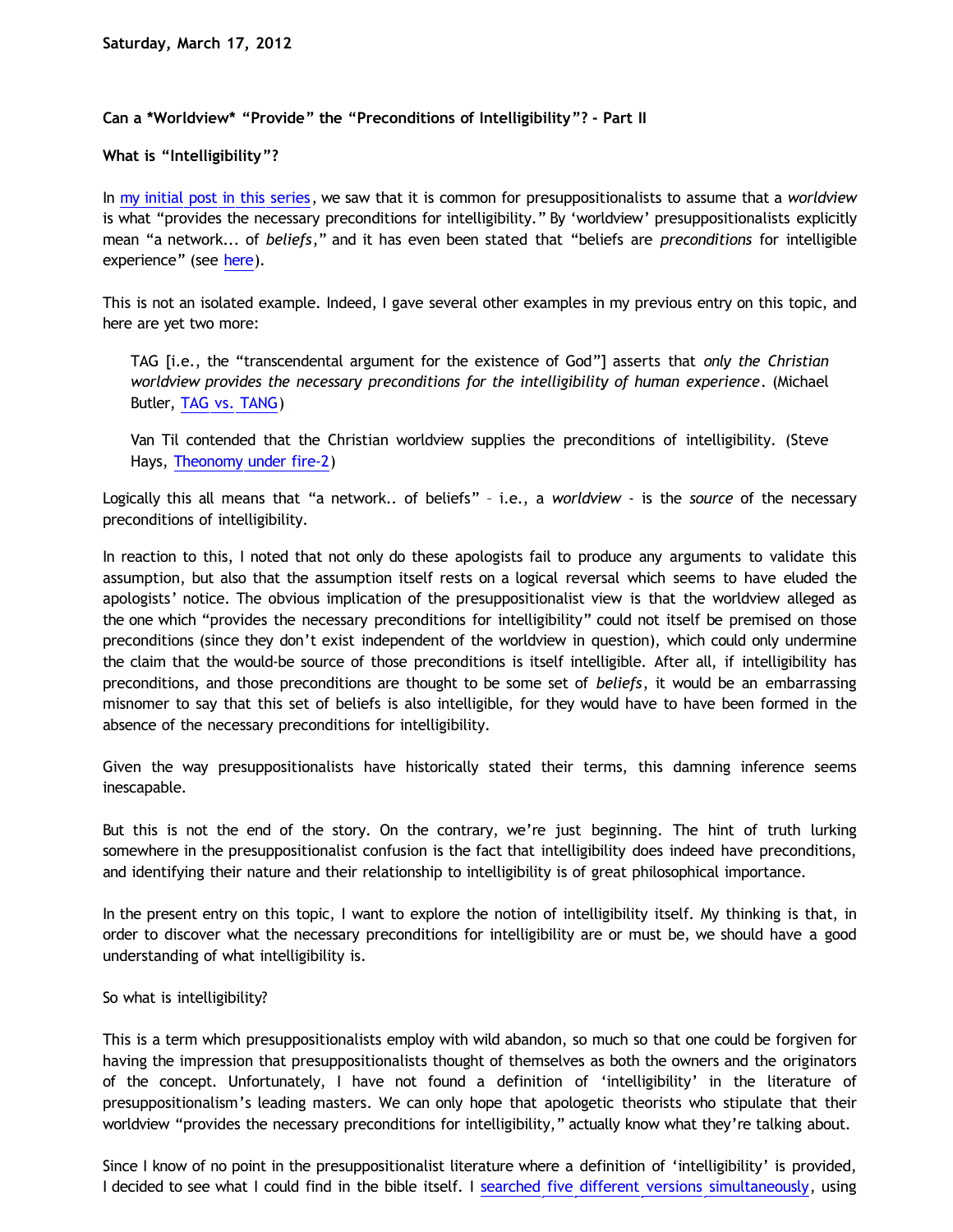the keyword "intelligib" (which should fetch results with both "intelligible" and "intelligibility"), and was excited to get one result. It was I Corinthians 14:9, which the English Standard Version renders as follows:

So with yourselves, if with your tongue you utter speech that is not intelligible, how will anyone know what is said? For you will be speaking into the air.

Unfortunately, this passage does not shed any further light on the meaning or definition of 'intelligibility'. I then began to wonder if Christians even know what it means!

According to [one online dictionary](http://dictionary.reference.com/browse/intelligibility?s=t), 'intelligibility' is defined as "capability of being understood" while defining 'intelligible' as "capable of being apprehended by the mind or intellect alone." (It's unclear why the modifier "alone" is included in this definition; what is it intended to exclude, and why?)

I did not find a specific entry for either 'intelligible' or 'intelligibility' in the [Stanford Encyclopedia of](http://plato.stanford.edu/contents.html) [Philosophy,](http://plato.stanford.edu/contents.html) and while a [search for keyword](http://plato.stanford.edu/search/searcher.py?query=intelligibility) ['intelligibility'](http://plato.stanford.edu/search/searcher.py?query=intelligibility) turned up 123 results, I confess that I did not examine all of them.

As a last resort, I tried [one of Chris Bolt's favorite](http://www.choosinghats.com/2012/03/the-argument-from-atheistic-activism-aaa-the-achilles-heel-of-internet-atheism-revisited/) online resources: [Wikipedia.](http://en.wikipedia.org/) And indeed I did find that there is a separate entry for ['intelligibility'](http://en.wikipedia.org/wiki/Intelligibility_(philosophy)) in Wikipedia (suggesting that this compendium has more to offer on the topic than either the bible or presuppositionalism's celebrated primers). But I found the definition given there troubling. It reads:

In philosophy, intelligibility is what can be comprehended by the human mind.

It seems to me that this is rather clumsy. I don't think *what we comprehend* and *intelligibility* are identical. I can comprehend the movement of the minute and hour hands on my clock, but the minute and hour hands on my clock are not "intelligibility" as such. I can, on occasion, comprehend the traffic on Phetgasem Road in Bangkok (a corridor of sheer misery!), but when I do, what I'm comprehending is not intelligibility itself (far from it!), but all the vehicles on the road as they speed past each other. When I watch a bird in flight, I can comprehend what it is doing, but the bird in flight is not intelligibility – it's intelligible (an adjective), but it's not *intelligibility* (an abstraction).

That left me a bit weary. So I decided that I should try to isolate a more useful and accurate definition myself. This is what I came up with:

Intelligibility is the ability of some thing to be an object of awareness *and* be identified and integrated into the sum of one's knowledge without contradiction.

Be it the hands of a clock, vehicles traveling down a busy city street, or a bird flying in the sky, these things can be objects of awareness *and* they can be identified and integrated into the sum of one's knowledge without contradiction. In other words, these things can be apprehended and understood.

Of course, attentive readers of my blog will recall that by 'object' I essentially mean anything one perceives and/or considers. So the definition of intelligibility that I am proposing applies to the realm of abstractions as well as the realm of concretes. A statement one utters, a recipe for fried rice, a piano sonata, and the Declaration of Independence all have the ability to be objects and identified and integrated into the sum of one's knowledge without contradiction (though some piano sonatas are arguably unintelligible).

Notice that my proposed definition mirrors the subject-object relationship and is wholly consistent with the metaphysical primacy of existence (see for instance [here](http://katholon.com/poe.htm) and [here](http://bahnsenburner.blogspot.com/2009/07/chris-bolt-on-conditions-of-knowledge.html)). Intelligibility as I am defining it involves some object and a conscious subject's cognitive interaction with it. It can only imply that the object(s) of awareness is what it is independent of cognitive activity, and that the activity which the subject performs is in the interest of identifying the object(s) and integrating it (them) into the sum of one's knowledge.

It is important that we make allowance for context when we apply such heady abstractions. My definition should not be taken to imply that intelligibility is some property of objects apart from the involvement of a knowing subject. After all, concretes simply exist, and as they exist in the universe, their intelligibility or lack thereof is simply not an issue. The question of intelligibility only enters the picture when a concrete is